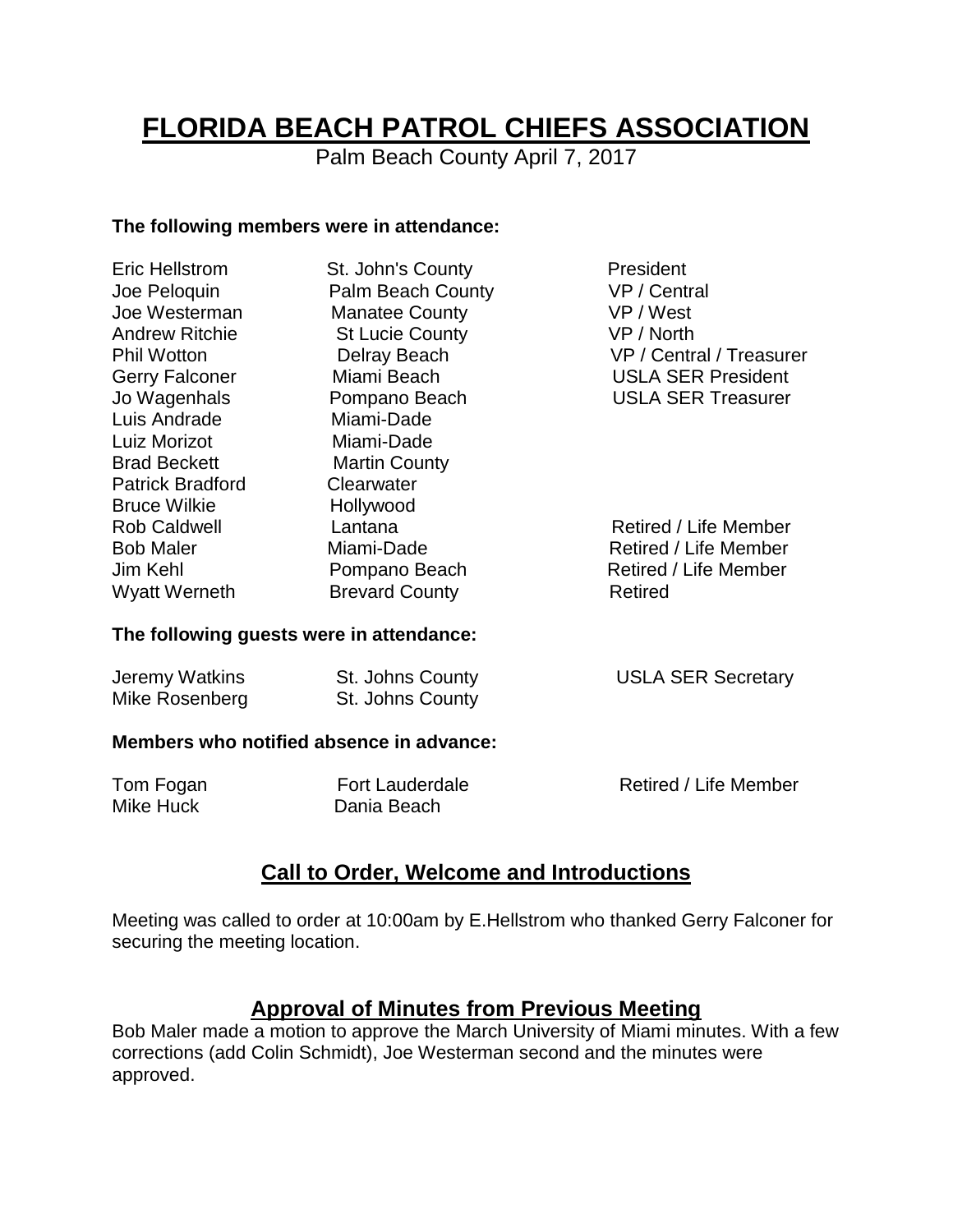# **Communications & New Business combined**.

- Rob Caldwell circulated several news articles relating to beach events and news reports.
- The Florida Fire Chiefs Association has agreed for the FBPCA to form a Committee. After discussion it was decided that the FBPCA will be the committee for the FFCA. J. Westerman made the motion and Andy Ritchie seconded, it was voted on and passed unanimously. It was also noted that there will be a FFCA section in all agendas to discuss any pertinent information.
- Discussion on the Life Rescue Project monopole stations.

## **Officer Reports**

#### **Eric Hellstrom - President:**

Deferred report due to time constraints.

#### **Phil Wotton: VP / Central - Treasurer**

• Balance: \$7,544.96, This number reflects those who have paid for the banquet and will return to pre banquet number following this evening.

#### **Joe Peloquin: VP / Central**

• Palm Beach County has completed two (2) dredges in recent months.

#### **Joe Westerman: VP / West**

Deferred report

#### **USLA Report – deferred to USLA meeting directly following**

#### **FBPCA / USLA Awards Banquet:**

- **Banquet will be held at the Morikami Museum and Japanese Garden**
- **Jo Wagenhals had printed the brochures**
- **Final headcount as of meeting time: 157**
- **Jo Peloquin will handle the 50/50 awards**
- **Wyatt Werneth is donating a paddleboard for a separate raffle**
- **Determined that the 50/50 will go toward the C. Knueschafer Jr. LG fund and the Paddleboard raffle will be designated for Jr. LG**
- **Agenda was discussed and awards assigned**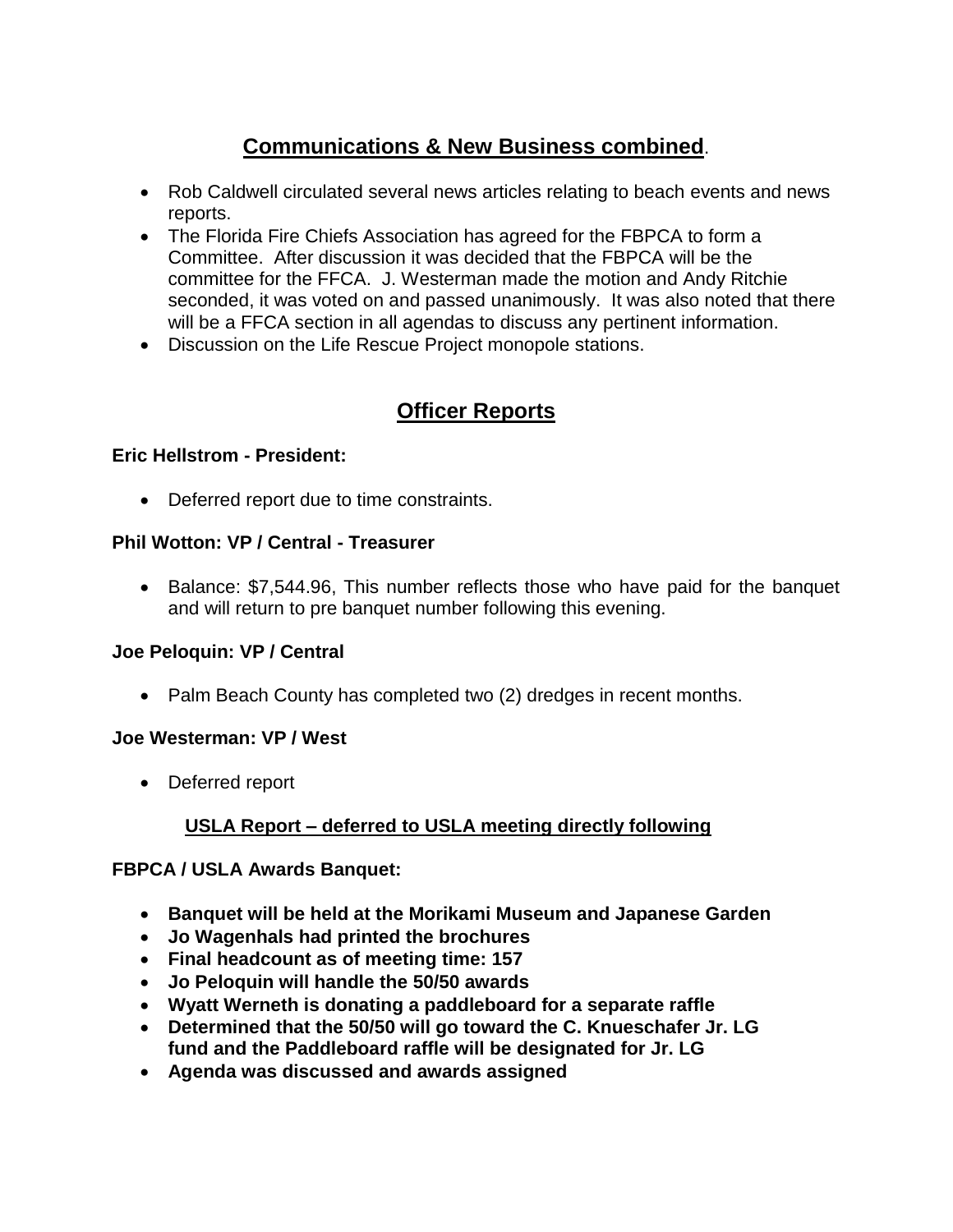#### **2016 FBPCA AWARDS**

#### **Heroic Act:**

- **Christina-Gillin Tice**
- **Greg Larson**

#### **Meritorious Act:**

**Mike Rosenberg**

**Life Member:** 

**Bob Maler**

#### **2016 Lifeguard of The Year:**

**Lawrence Russell Palm Beach County**

#### **2016 Beach Patrol of the Year:**

**Palm Beach County Ocean Rescue**.

#### **2017 Monthly Schedule**

- May 17th St Lucie County
- June 14th Miami-Dade County
- July 17th (Monday) Delray Beach
- August 8th (Tuesday) Daytona Beach
- September 13th Dania Beach
- October 13th (Friday) St John's County
- November 15th Indian River County
- December 13th Deerfield Beach

## **Meeting Adjournment:**

Motion to adjourn the meeting made by Eric Hellstrom, second by Jo Wagenhals. Meeting adjourned at 12 noon and USLA meeting followed